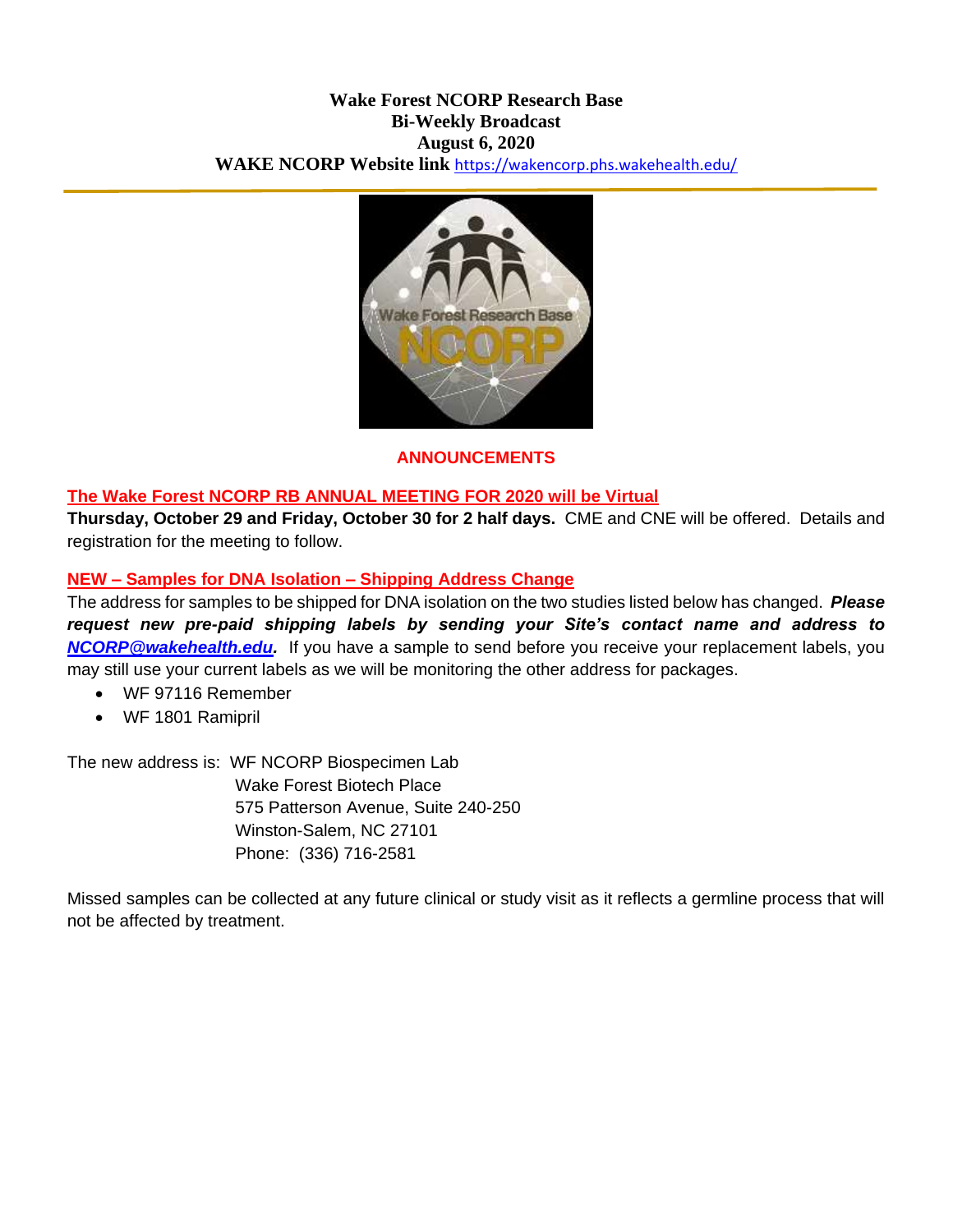## **STUDY UPDATES:**

#### **OPENING SOON**- **WF 1805CD – HN Star –** *Implementation of and Effectiveness Trial of HN Star*

o The Wake Forest NCORP Research Base's new CCDR study (WF-1805CD: Implementation and Effectiveness Trial of HN-STAR) is activating August  $10<sup>th</sup>$ , 2020. We would like to share some information about this study, including updates about an amendment we expect to be approved in September, and invite you to a **webinar with the study team on August 10th (3-4pm ET).** Please contact Eleanor Davidson [\(ecdavids@wakehealth.edu\)](mailto:ecdavids@wakehealth.edu) if you have not received a webinar invitation from NCORP.

#### **COMING SOON - WF 1901 – IMPACTS -** *Internet-delivered Management of Pain Among Cancer Treatment Survivors*

 The Wake Forest NCORP Research Base is proud to announce a new study *WF-1901 Internet-delivered Management of Pain Among Cancer Treatment Survivors (IMPACTS)* that is on track to be activated this September. An **introductory webinar was held on July 24th .** The recorded WebEx will be available on the [WAKE](https://wakencorp.phs.wakehealth.edu/)  [NCORP](https://wakencorp.phs.wakehealth.edu/) website along with a current version of the protocol which is not yet activated. Please email [NCORP@wakehealth.edu](mailto:NCORP@wakehealth.edu) of you are interested in receiving a start-up packet upon activation of this study.



- The primary objective of this study is to determine whether painTRAINER<sup>®</sup>, an internet –based pain coping program, plus enhanced usual care compared to enhanced usual care alone, yields significant improvements in primary outcomes of pain severity (as measured by the *Brief Pain Inventory (BPI)*) and pain interference (also measured by the *BPI*). Assessments occur at baseline to the postintervention time point (week 10) for cancer survivors with persistent pain. To achieve secondary objectives of the study, additional assessments will occur at 22 and 34 weeks to further assess the efficacy of painTRAINER<sup>®</sup> and to determine whether painTRAINER<sup>®</sup>, compared to enhanced usual care alone, yields significant improvements in secondary outcomes of opioid/analgesic medication use, health-related quality of life (HRQoL), and pain management self-efficacy among cancer survivors with persistent pain. A total of 456 participants will be enrolled (228 per arm) and randomized into the painTRAINER<sup>®</sup> arm (plus enhanced usual care) or Enhanced Usual Care alone.
- **Follow-up from introductory webinar:** PAs and NPs will be allowed to enroll patients to the WF-1901 IMPACTS study; they must be registered as NPIVRs in RCR.
- A **Training Webinar will be held on Monday, August 24 from 4-5PM.** An invite will be send out shortly to everyone.

#### **NEW AMENDMENT ACTIVATIONS:**

#### *WF 1802 - Influence of Primary Treatment for Prostate Cancer on Work Experience (PCW)*

- o Amendment 2, Protocol Version Date 05/08/20, will be released and **activated on 08/11/2020**.
- o The study has been amended to include:
	- The 3-month and 6-month questionnaires were updated to account for the COVID-19 impact.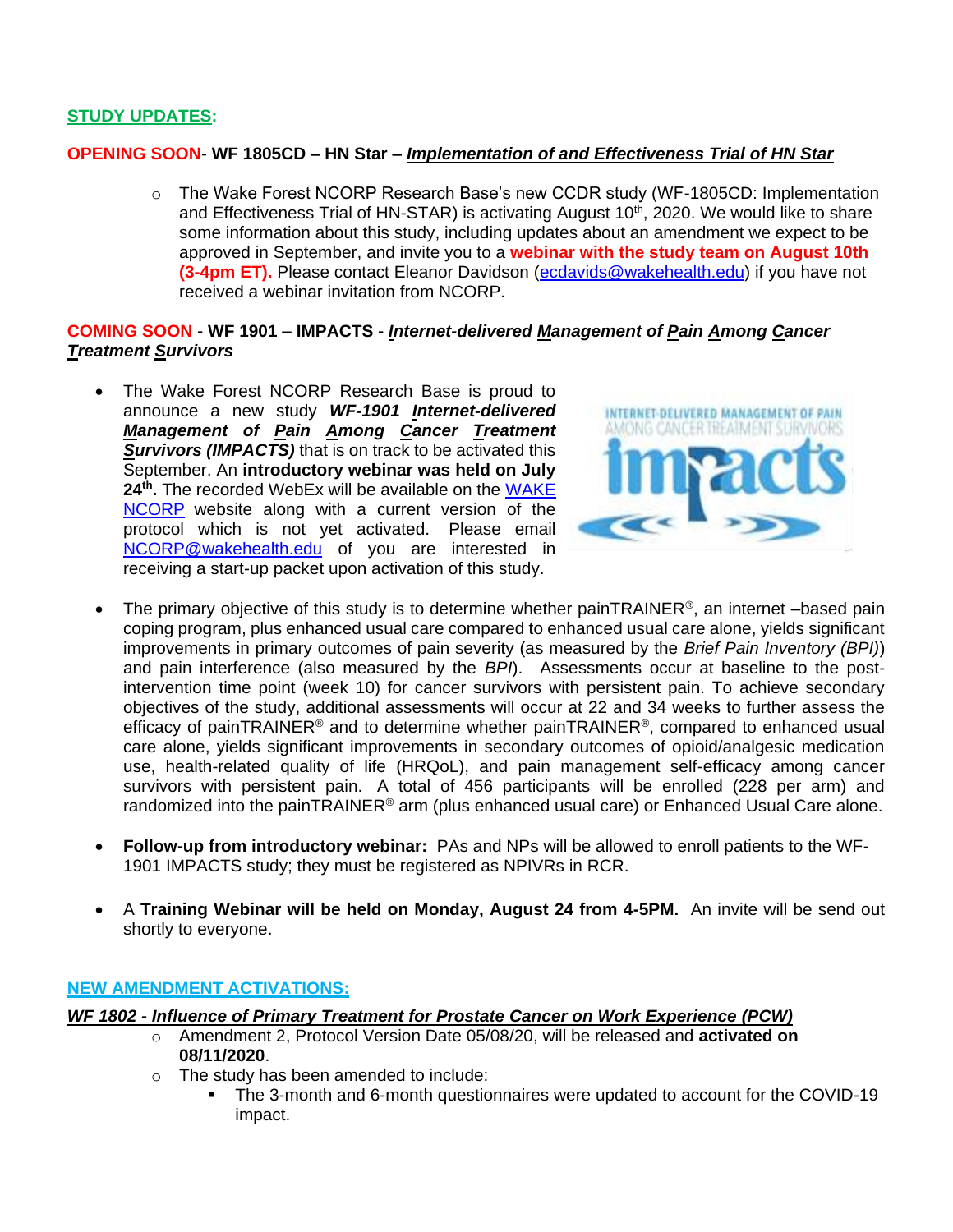#### **WF 1804CD AH-HA –** *Assessing Effectiveness and Implementation of an HER Tool to Assess Heart Health Among Survivors*

- o Amendment 3 will be activated **soon**, hopefully within the next week or two. Look for a Special Broadcast Announcement in the future.
- o The study has been amended to include:
	- Waiver of documentation of written consent
	- Will allow study visit to be conducted via videoconference
	- Updated site eligibility by removing list of participating sites from the cover page
- o This is a **site specific protocol** which requires pre-approval to participate. **Please contact Eleanor Davidson at [ecdavids@wakehealth.edu](mailto:ecdavids@wakehealth.edu)** if you would like to know if your site would qualify in order to participate.

### **WF 97415 – UPBEAT –** *Understanding and Predicting Breast Cancer Events after Treatment*

- $\circ$  Please collect data when it is possible to do so without violating your institution's COVID-19 policies or otherwise endangering the patient's health status.
- $\circ$  Data Forms that can be completed remotely or through chart review include:
	- o CRF03 Chemotherapy Treatment Form
	- o CRF04 Radiation Oncology Intake Form
	- o CRF05 Radiation Treatment Summary Form
	- $\circ$  CRF06 Medical Chart Review (chemo group only)
	- o CRF07a CV Medication Review
	- o CRF07b Other Medications Form
	- $\circ$  CRF08 KCCQ-12
	- o CRF16, 17, 18, 19 Self Administered Questionnaires
	- $\circ$  CRF20, 21, 22, 23 Neurocognitive Tests COWA only

#### **CPET Procedures**

Given the uncertainty of airborne transmission of COVID-19 during heavy exercise, we have recently had questions specifically about the CPET exams required for selected patients enrolled on the WF 97415 UPBEAT trial. These concerns pertain to the potential risks to both study participants, and, importantly, staff performing the procedure in the setting of the current COVID 19 viral pandemic. We would like to provide the following guidance regarding this issue:

- 1) In keeping with NCI guidelines regarding study related deviations due to the COVID 19 crisis, these CPET exams may be deferred if sites are unable or unwilling to perform these research studies during the pandemic. Further guidance on whether these CPET studies should be "made up" in the future will be provided at such time as the pandemic is no longer disrupting patient/participant/study site activities.
- 2) Sites may, however, perform these studies per the trial schedule if study participants and staff feel comfortable and their local clinical and research guidelines allow such studies to be performed without limitations.

For all patients and participants, the remainder of study activities should continue as close to the study-specified time points as possible. All COVID 19 related deviations should be logged per NCI, institutional and WF NCORP RB guidelines previously issued."

Please contact [NCORP@wakehealth.edu](mailto:NCORP@wakehealth.edu) if you have questions.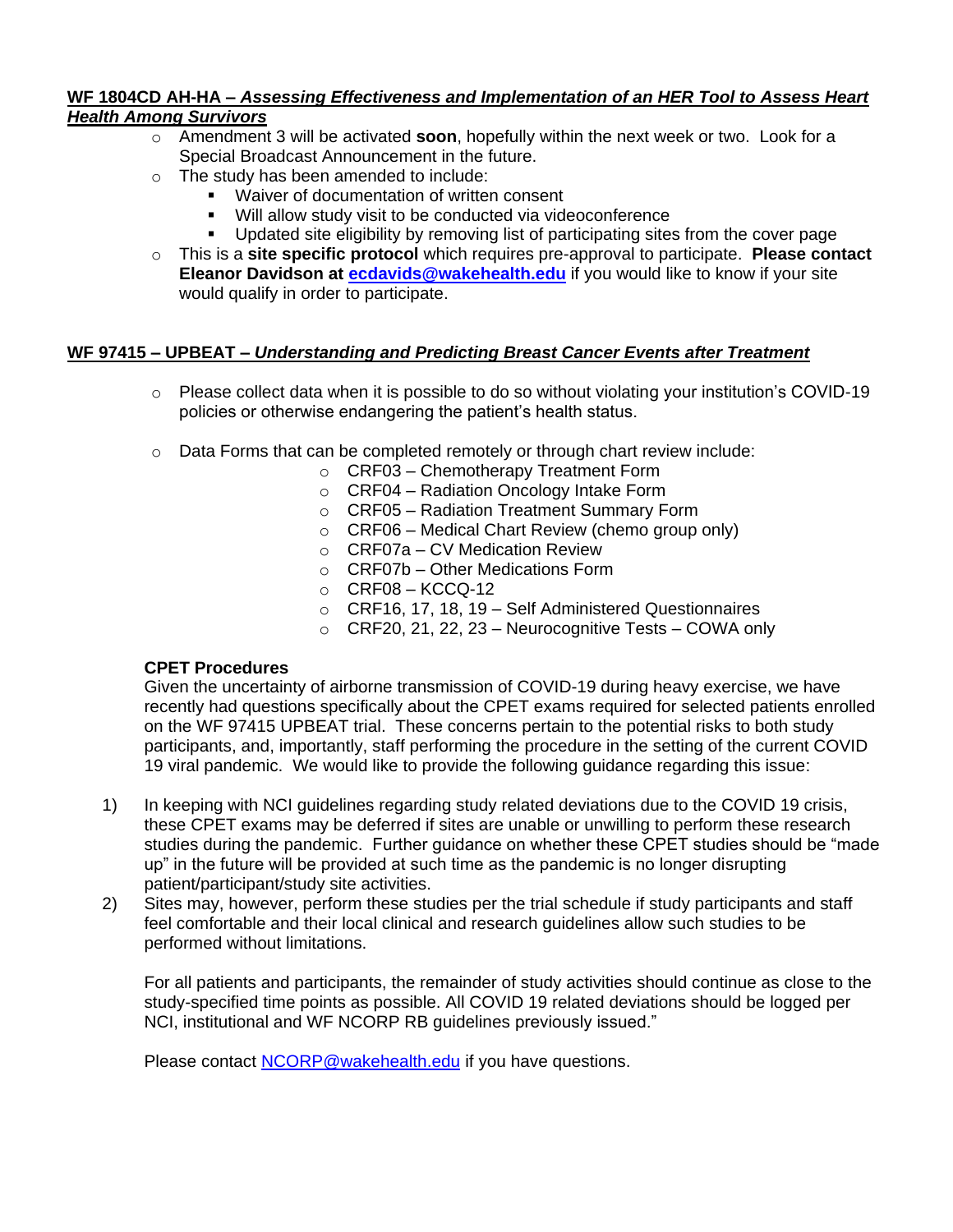#### **WF 30917CD – TELEHEALTH -** *A Stepped-Care Telehealth Approach to Treat Distress in Rural Cancer Survivors* **Amendment 5 Upcoming Changes include:**

- $\circ$  Amend the eligibility criteria to allow enrollment of patients who do not live in rural zip codes
- $\circ$  Per NCI, limit the states that can enroll participants to those who currently have therapists: California, Georgia, Illinois, Kansas, Minnesota, Missouri, Michigan, New Mexico, North Carolina, North Dakota, South Carolina, Tennessee, Virginia and Wisconsin
- o Streamline the consenting process

We are grateful for the feedback from multiple sites that has contributed to this amendment that will streamline the recruitment process and open it up to more cancer survivors. We expect that these changes will ease the burden of recruitment and identification of participants. The next Site Call will be delayed until closer to the release of this amendment. We predict that Amendment 5 will be activated in 8 – 10 weeks. If you have any questions, feedback, or concerns, please email [NCORP@wakehealth.edu.](mailto:NCORP@wakehealth.edu)

#### **WF 97115 – ACUPUNCTURE -** *A Phase III Prospective Randomized Trial of Acupuncture for Treatment of Radiation-Induced Xerostomia in Patients with Head and Neck Cancer*

**EFFECTIVE IMMEDIATELY:** The MD Anderson lab is open to receive saliva samples on Tuesday, Wednesday, Thursday and Friday. During the day, the working schedule is reduced due to COVID-19 precautions. Since the working schedule is reduced, it is more critical to do the following two steps when shipping saliva samples:

- 1) Select the delivery method that will ensure that the samples arrive to MD Anderson **before 10:30 AM the next day.**
- 2) Email Dr. Pelying Yang [\(pyang@mdanderson.org\)](mailto:pyang@mdanderson.org) and Jibin Ding [\(jding@mdanderson.org\)](mailto:jding@mdanderson.org) on the day that you ship samples, including the shipment **Tracking Number**, so that they are aware and can coordinate receiving the samples from our shipment receiving dock on the next day. These are the same steps that MD Anderson Lab had you do before and thank you for doing them. But, due to the reduced working schedule at the MD Anderson Lab, if these two steps are not completed, it becomes highly likely the samples will not be processed in time so it is more critical now to do these two steps.

## **General WF NCORP RB Biospecimen Lab Management:**

- Please request your lab kits before you run completely out of kits. This will ensure that there will be no delay in getting samples shipped to the Biospecimen Laboratory.
- Please do not ship samples on Thursday or Friday so that samples will not arrive on the weekend.

#### **General Data Management** – **How do I find my REDCap data queries?**

*For studies using REDCap data entry (WF-20817CD-OASIS, WF-97415-UPBEAT, WF-1801- RAMIPRIL, WF-1802-PCW and WF-1806 – M&M) please click the "Resolve Issues" link on the left side menu to check for any open data queries.*

*Please email [NCORP@wakehealth.edu](mailto:NCORP@wakehealth.edu) with any questions you may have regarding the Bi-Weekly information.*